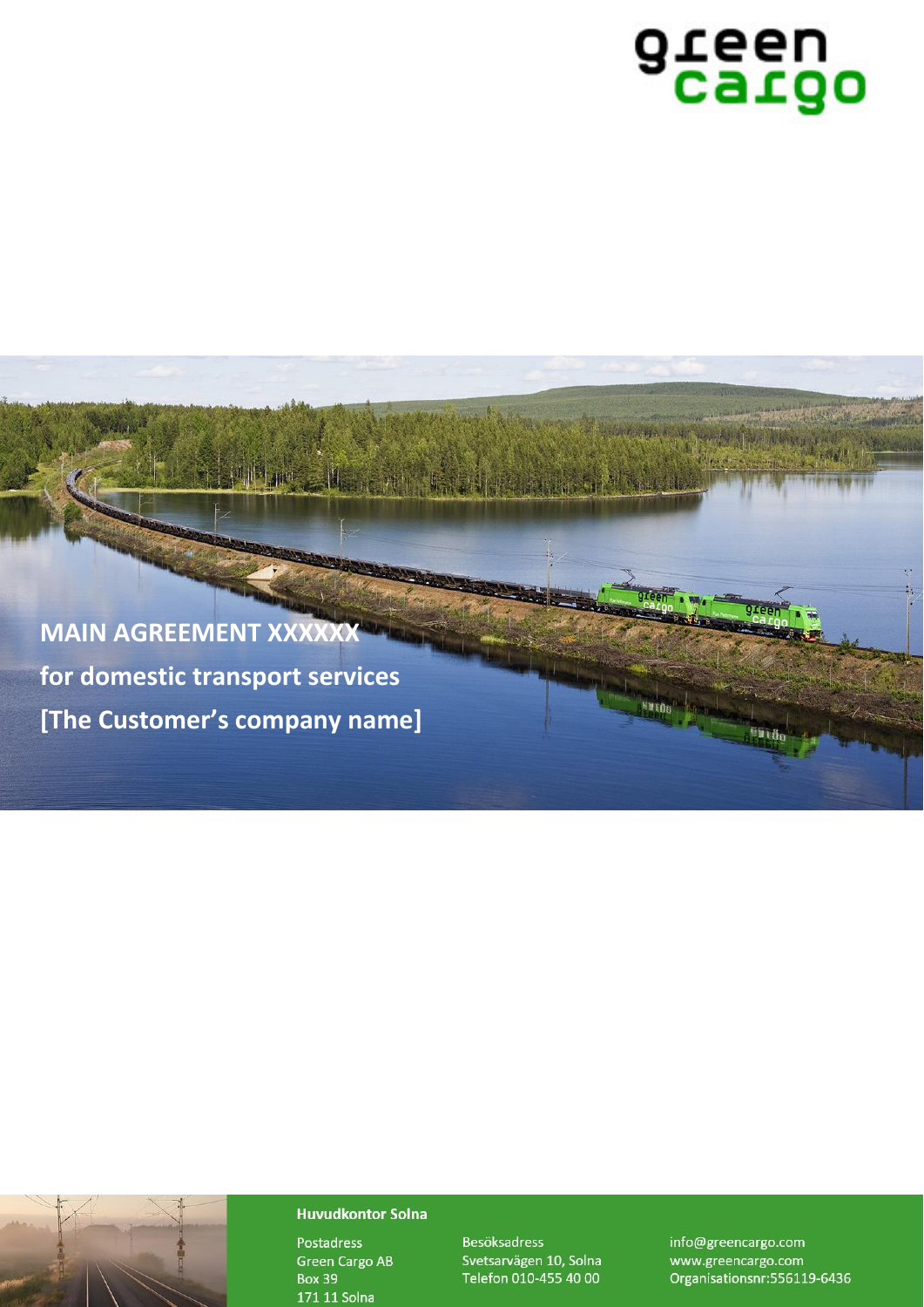# **CONTRACTING PARTIES**

This Agreement concerning one or more carriage solutions (the "**Agreement**") is entered into by and between:

(1) GREEN CARGO AB, a Swedish company with reg. no. 556119-6436 ("**Green Cargo**");

and

(2)  $\lceil \cdot \rceil$ , a company with reg. no.  $\lceil \cdot \rceil$  (the "**Customer**").

Green Cargo and the Customer are hereinafter each referred to as a "**Party**" and jointly the "**Parties**".

#### **1. STRUCTURE OF THIS AGREEMENT**

Terms with a defined meaning are indicated by the use of capital initial letters and their specific meanings are given either in running text or under Section 11 below.

 $1.1$ This Agreement consists of this main document (the "**Main Agreement**") and the following annexes:

Annex 1 (*Price and Product Annex*), in which information is provided on e.g. customer-specific product range, with associated unit prices for one or several selected carriage solutions (one annex per carriage solution); and

Annex 2 (a) (*Fees*) and 2 (b) (*Optional Services*), which are also available at [www.greencargo.com](http://www.greencargo.com/) and contains compilations of from time to time applicable Fees for amendments, cancellations and deviations, and selectable Optional Services together with Green Cargo's prices and any terms specific for such Optional Services.

Annex 3 (*Product Terms*), which is also available at [www.greencargo.com](http://www.greencargo.com/) and contains Green Cargos more detailed terms from time to time for the selected carriage solution (one annex per carriage solution).

- $1.2$ The Main Agreement and the Annexes apply including the references they contain. In the event of any conflict between any of the documents in Section 1.1 above, the Main Agreement and subsequently the Annexes shall apply in the above numbered order. If several carriage solutions have been selected, the Price and Product Annex (Annex 1) and the Product Terms (Annex 3) are alternative, i.e. each respective version of such an annex applies to each respective carriage solution.
- The terms for an individual Carriage are set out in this Agreement (including all relevant annexes),  $1.3$ and the related Orders and Order Confirmations (where applicable together, when applicable, with notes made in the Consignment Note in accordance with the Agreement).

#### **2. SCOPE OF THIS AGREEMENT**

- This Agreement (including references) is a comprehensive and exhaustive regulation of the Parties'  $2.1$ dealings with regard to Carriage (including any Optional Services). In such exceptional cases where a Carriage is not to any extent performed by rail, NSAB (in the latest updated version at the time of the Order of such Carriage) also applies (lastly and only to the extent that a matter is not already regulated in this Agreement).
- $2,2$ The terms of this Agreement do not apply (despite the above) to the extent differently provided for by *mandatory* legislation.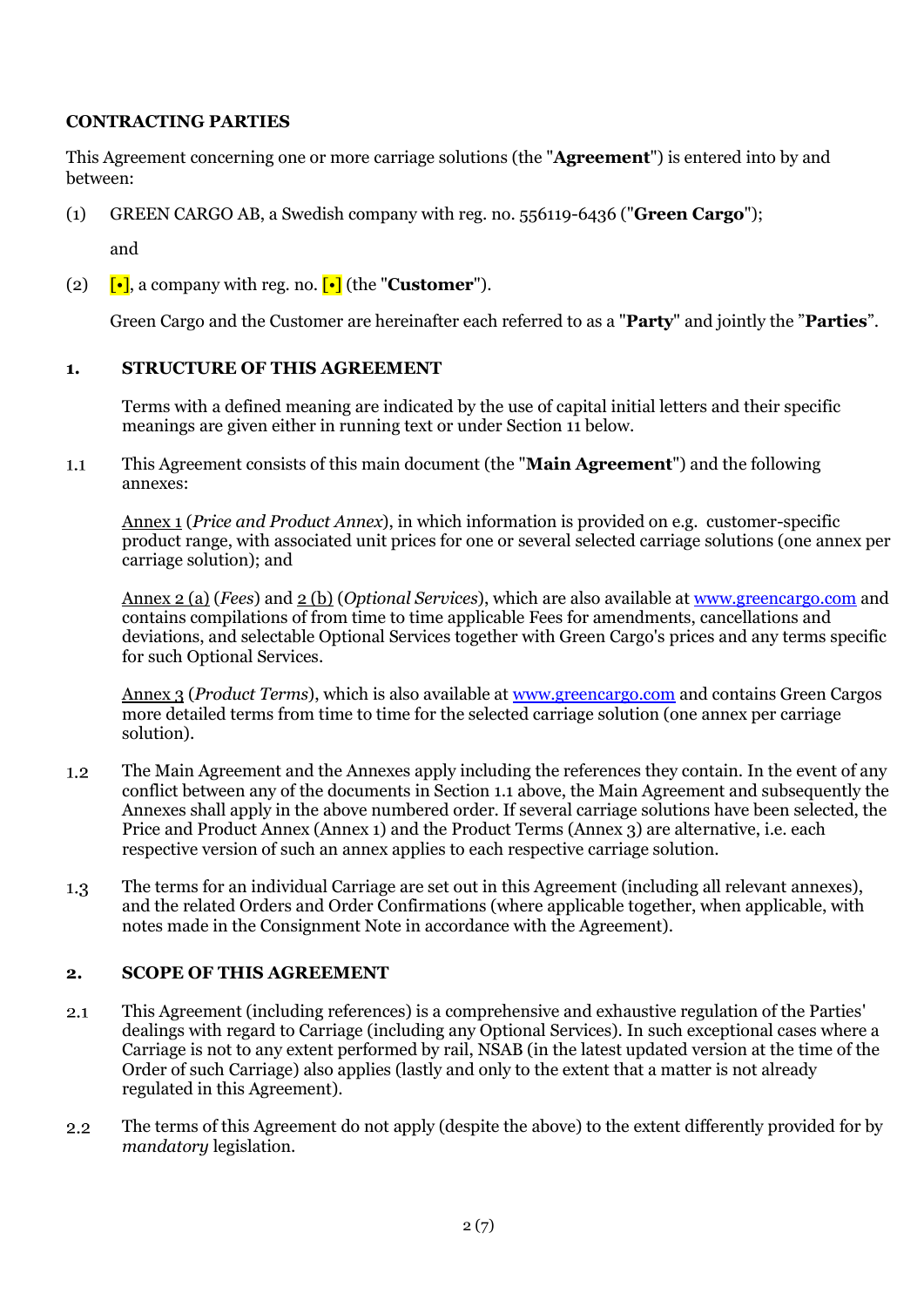The terms of this Agreement shall not limit the Customer's obligations, or Green Cargo's rights under applicable law (including the Railway Traffic Act (2018:181)) in cases where a matter has not been expressly regulated in this Agreement.

The fees payable by the Customer to Green Cargo for the performance of Carriage and any potential  $2.3$ Optional Services, as well as applicable Fees in the event of amendment, cancellation or deviation, are listed in Annex  $1 - 2$  (a) and  $2\overline{b}$ ) (in relevant parts) and are also available at Customer Service, on Green Cargo's website or in separate communication with the Customer.

# **Payment and Payment Term**

- Payment shall be made without deduction within fifteen (15) days from the invoice date, or as  $2.4$ separately agreed.
- After the due date, interest shall accrue on overdue amounts in accordance with section 6 of the  $2.5$ Interest Act (1975:635), until payment in full (including accrued interest).
- $2.6$ Other terms for compensation and payment and for the right of Green Cargo to adjust prices and fees are set out in the applicable annexes.

# **3. COMPLAINTS**

- If the Customer wishes to claim compensation from Green Cargo for loss, damage or wastage of the  $3.1$ carried goods, for damage to the Wagon or transport unit or for delay, the Customer shall, in order not to lose its possible right to compensation, make a complaint in writing regarding the loss, damage, wastage or delay with Green Cargo's Customer Service in accordance with the provisions of the Railway Traffic Act (2018:181) and CIM (see Articles 47 – 48 on the period of limitation of rights of action) and Sections 3.2 - 3.3 below.
- Damage to carried goods which is not apparent and the existence of which is ascertained after the  $3.2$ delivery of the Wagon or unloading of the transport unit at the Unloading Site, must be reported immediately after the damage is discovered and no later than 7 (seven) days after the completed Carriage.
- Complaints regarding delays must be submitted within 60 (sixty) days from the expiry of the Transit  $3.3$ Period.

#### 4. **LIMITATION OF LIABILITY**

Green Cargo's liability towards the Customer is limited and will never exceed the amounts provided for in the Railway Traffic Act (2018:181) and CIM. This means, inter alia, that the aggregate amount of compensation to which the Customer may be entitled if the Transit Period is exceeded, at the most can amount to four (4) times the fee to be paid by the Customer for the Carriage (other costs and expenses incurred by the Customer as a result of such delay are thus not compensated). Furthermore, the limitations entail that Green Cargo is not liable insofar as the loss, damage or exceedance of the delivery time is due to negligence on the part of the injured party.

#### 5. **TERM AND TERMINATION OF THIS AGREEMENT**

This Agreement enters into force upon signing and is in force until further notice (the "**Agreement**   $5.1$ **Period**"). The agreed Price and Product Annex applies for the time period stated therein. The same goes for agreed Product Terms for Block Train Transport (if applicable).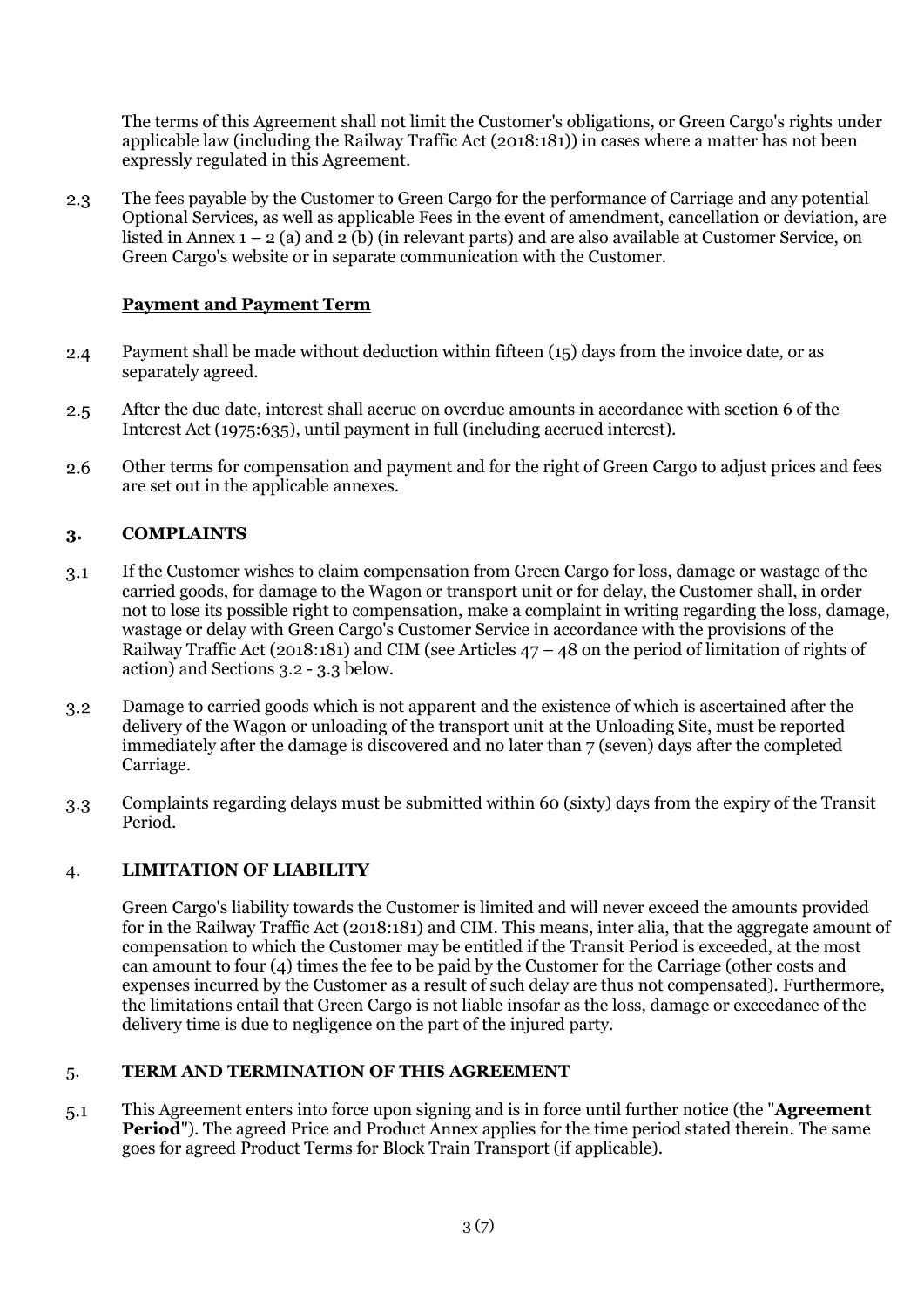- A Party may, save for what is stated below with respect to Block Train Transport, at any time, and  $5.2$ without cause, terminate this Agreement by written notice to the other Party. This Agreement will be terminated at the end of the 90<sup>th</sup> (ninetieth) day following receipt of the notice. If the Parties have agreed on Block Train Transports, the shortest term of the Product Terms of such Block Train Transports, including appendices, shall apply.
- A Party will further be entitled to terminate this Agreement with immediate effect if the other Party:  $5.3$ 
	- (a) declares bankruptcy, enters into liquidation, suspends its payments, or is in any other way considered to be insolvent;
		- or
	- (b) is in material breach of contract which is not fully remedied within 30 (thirty) days after the receipt of a written request for remedy.
- Non-payment by the Customer shall always be deemed as a material breach of contract.  $5.4$
- If the performance of this Agreement is substantially prevented for more than 45 (forty-five) days due  $5.5$ to circumstances constituting force majeure under applicable product terms (Annex 3), each Party has the right, upon written notice to the other Party, to terminate this Agreement with immediate effect. Such termination will not affect any rights or obligations that have already occurred under this Agreement but shall not entail any specific liability to pay compensation, except for compensation from the Customer to Green Cargo for such reasonable costs incurred by Green Cargo in connection with its attempts to perform the Carriages concerned.

#### **6. NOTICES**

Termination or other notices are to be made by courier, registered letter, confirmed fax or e-mail to the Parties' addresses set out in the preamble or subsequently changed addresses.

The notice shall be deemed received by the recipient at the actual receipt, and, in any case, in addition:

- (a) If delivered by courier: upon handover;
- (b) if sent by registered letter: three days after delivery to postal services;
- (c) if sent by fax: upon receipt of the fax copy; and
- (d) if sent by e-mail: on the day the message was sent (if no error message was received stating that the message was not received or could not be sent).

Change of address shall be notified to a Party in the manner provided for in this provision.

#### 7. **CONFIDENTIALITY**

- A Party is not entitled to use or disclose Confidential Information beyond what is necessary for the  $7.1$ fulfilment of the obligations and rights under this Agreement to a third party, without the other Party's written consent.
- A Party's confidentiality obligations also include employees and other hired staff.  $7.2$
- A Party's confidentiality obligations under this Agreement do not apply to disclosures required by law,  $7.3$ government authority decisions or stock exchange or other marketplace regulations.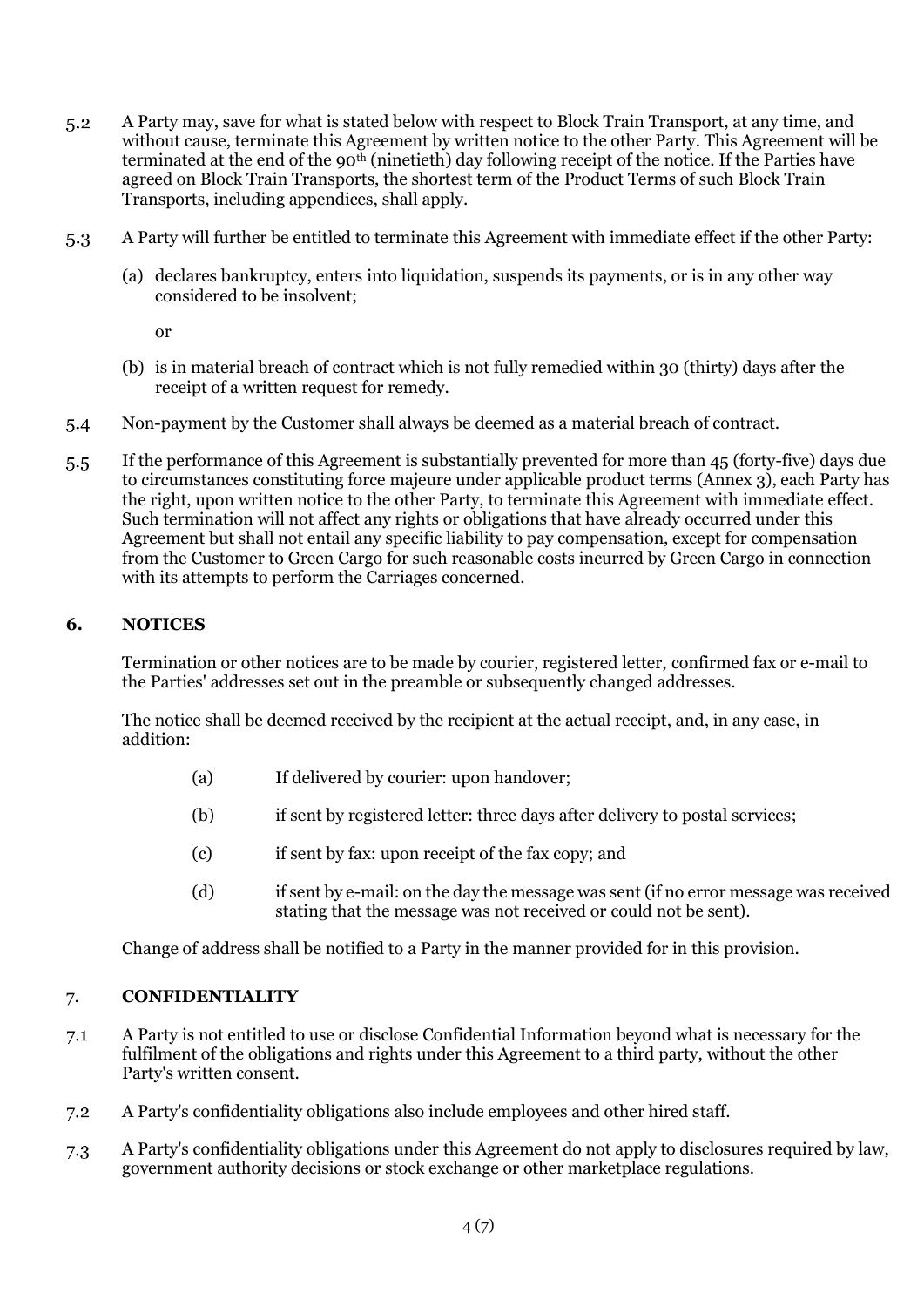$7.4$ The stated confidentiality shall remain in force for a period of two (2) years after the termination of this Agreement.

### 8. **ASSIGMENT**

- 8.1 A Party may not assign its rights or obligations under this Agreement without the other Party's written consent.
- 8.2 Notwithstanding clause 8.1 above, Green Cargo may assign its rights under this Agreement to another company that (at the time of the assignment) is a part of the Green Cargo Group.

# 9. **AMENDMENTS OF THIS AGREEMENT**

Amendments or additions to this Agreement will only be effective if concluded in writing and signed by both Parties.

#### 10. **DISPUTES AND APPLICABLE LAW**

- This Agreement is governed by Swedish law. 10.1
- Any dispute arising out of or in connection with this Agreement shall be finally settled by arbitration 10.2 administered by the Arbitration Institute of the Stockholm Chamber of Commerce (the "SCC").
- $10.3$ The Rules for Expedited Arbitrations shall apply, unless the SCC in its discretion determines, taking into account the complexity of the case, the amount in dispute and other circumstances, that the Arbitration Rules shall apply. In the latter case, the SCC shall also decide whether the Arbitral Tribunal shall be composed of one or three arbitrators.

The place of arbitration shall be Stockholm, and the language to be used in the arbitral proceedings shall be Swedish.

#### **11. DEFINITIONS**

"**Abnormal Carriage**" refers to a Carriage which requires a transport exemption from the Swedish Transport Administration.

"**Carriage**" has the meaning specified in the respective product terms (Annex 3).

"**Confidential Information**" refers to prices and other customer-specific terms in accordance with this Agreement and information concerning the other Party or its business obtained by the Party in connection with or on account of this Agreement and which is expressly stated by the Party to be kept secret or otherwise is of a confidential nature, excluding information that is or becomes known in any other way than through a Party's breach of this Agreement.

"**Consignment Note**" refers to the written carriage instruction (which also allows electronic form) drawn up by the Customer or, where applicable, the consignor or Green Cargo (as an Optional Service), in connection with a Carriage in accordance with Green Cargo's Rules for carriage documents.

"**Customer Service**" refers to the department that the Customer is directed by Green Cargo to contact regarding questions in relation to this Agreement from time to time.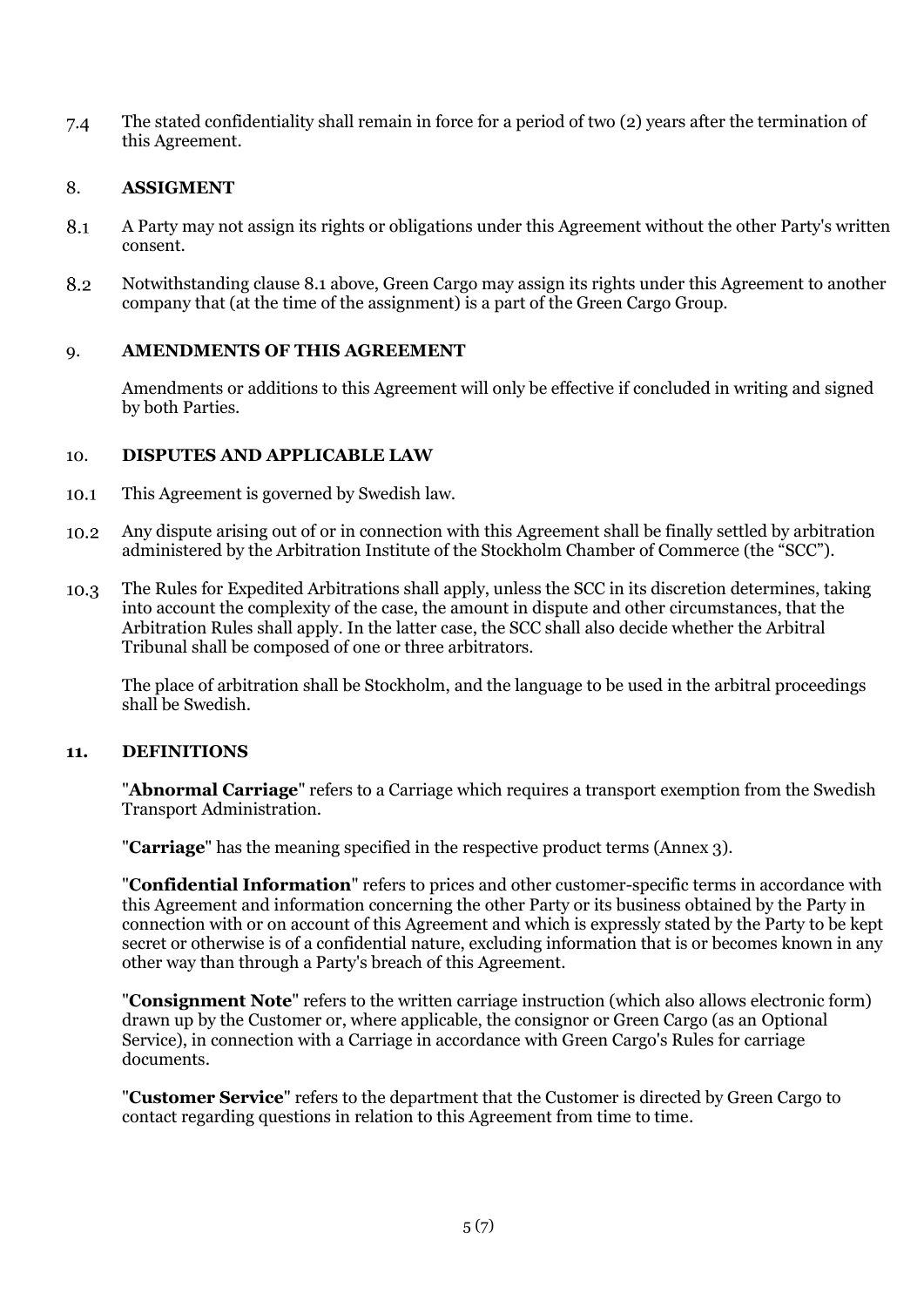"**Dangerous goods**" refers to goods which have such dangerous attributes that they can damage people, the environment, property and other goods, unless they are handled in the prescribed manner during a carriage (including the provisions in RID, RID-S, ADR and ADR-S).

"**Loading Site**" refers to the site where (depending on the type of carriage) the Wagon concerned is loaded and will be collected by Green Cargo in connection with the commencement of the Carriage concerned, or where the transport unit concerned shall be delivered and be loaded onto the Wagon by or for Green Cargo in connection with the commencement of the Carriage at hand.

"**Optional Services**" refers to any such item or service that is not specified in the applicable Price and Product Annex but which Green Cargo offers to perform in conjunction with a Carriage in accordance with the terms in Annex 2, or which otherwise is communicated, for example, via Green Cargo's website or Customer Service.

"**Order Confirmation**" has the meaning set out in Section 3.1 (b) of the respective product terms (Annex 3) (and "Order Confirmations", "Order Confirmed", etc. are to be interpreted accordingly).

"**Ordering Procedure**" has the meaning set out in Section 3.1 (a) of the respective product terms (Annex 3) (and "Order", "The Order" etc. are to be interpreted accordingly).

"**Switching**", in relation to a Wagon, refers to the procedure by which the Wagon is switched on to a different track than the Wagon is on before the switch takes place.

"**Transit Period**" has the meaning specified in the relevant product terms (Annex 3).

"**Unloading Site**" refers to the site where Green Cargo will deliver the Wagon concerned in connection with the completion of the Carriage concerned or will unload the transport unit concerned from the Wagon in connection with the completion of the Carriage concerned.

"**Wagon**" refers to a freight wagon to be carried by Green Cargo in accordance with this Agreement.